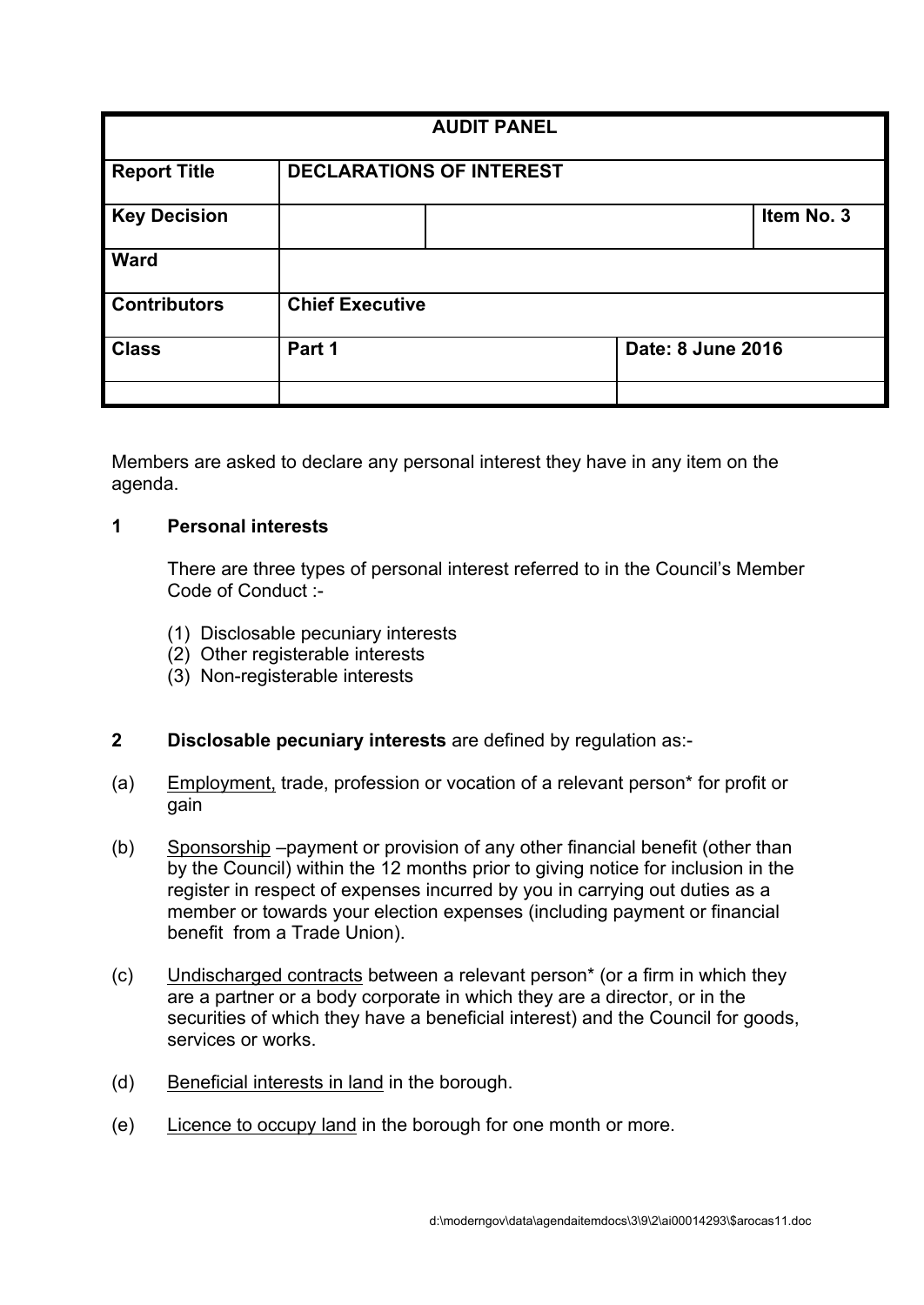- (f) Corporate tenancies any tenancy, where to the member's knowledge, the Council is landlord and the tenant is a firm in which the relevant person\* is a partner, a body corporate in which they are a director, or in the securities of which they have a beneficial interest.
- (g) Beneficial interest in securities of a body where:-
	- (a) that body to the member's knowledge has a place of business or land in the borough; and
	- (b) either
		- (i) the total nominal value of the securities exceeds £25,000 or 1/100 of the total issued share capital of that body; or

(ii) if the share capital of that body is of more than one class, the total nominal value of the shares of any one class in which the relevant person\* has a beneficial interest exceeds 1/100 of the total issued share capital of that class.

\*A relevant person is the member, their spouse or civil partner, or a person with whom they live as spouse or civil partner.

## **(3) Other registerable interests**

The Lewisham Member Code of Conduct requires members also to register the following interests:-

- (a) Membership or position of control or management in a body to which you were appointed or nominated by the Council
- (b) Any body exercising functions of a public nature or directed to charitable purposes , or whose principal purposes include the influence of public opinion or policy, including any political party
- (c) Any person from whom you have received a gift or hospitality with an estimated value of at least £25

#### **(4) Non registerable interests**

Occasions may arise when a matter under consideration would or would be likely to affect the wellbeing of a member, their family, friend or close associate more than it would affect the wellbeing of those in the local area generally, but which is not required to be registered in the Register of Members' Interests (for example a matter concerning the closure of a school at which a Member's child attends).

## **(5) Declaration and Impact of interest on member's participation**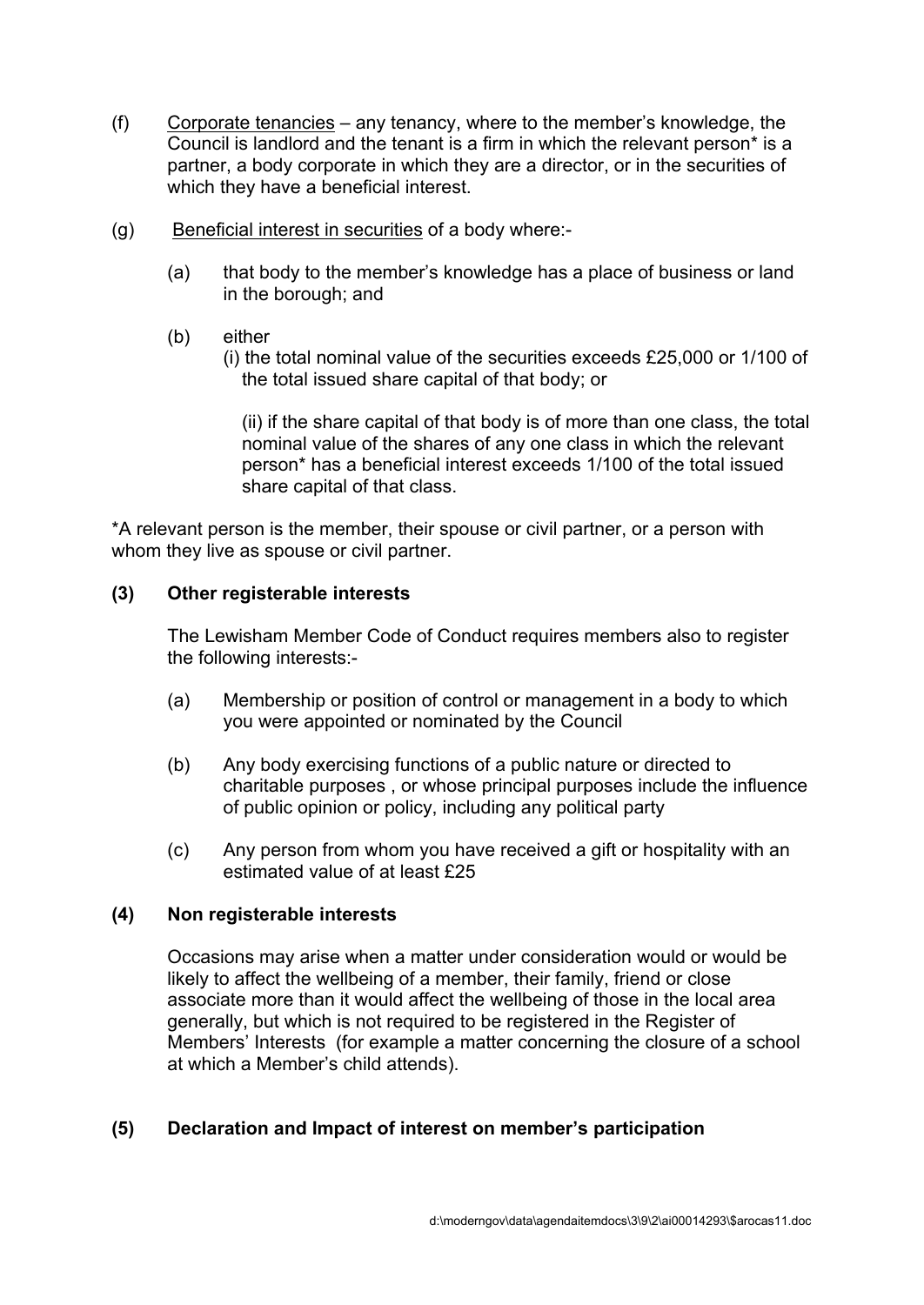- (a) Where a member has any registerable interest in a matter and they are present at a meeting at which that matter is to be discussed, they must declare the nature of the interest at the earliest opportunity and in any event before the matter is considered. The declaration will be recorded in the minutes of the meeting. If the matter is a disclosable pecuniary interest the member must take not part in consideration of the matter and withdraw from the room before it is considered. They must not seek improperly to influence the decision in any way. **Failure to declare such an interest which has not already been entered in the Register of Members' Interests, or participation where such an interest exists, is liable to prosecution and on conviction carries a fine of up to £5000**
- (b) Where a member has a registerable interest which falls short of a disclosable pecuniary interest they must still declare the nature of the interest to the meeting at the earliest opportunity and in any event before the matter is considered, but they may stay in the room, participate in consideration of the matter and vote on it unless paragraph (c) below applies.
- (c) Where a member has a registerable interest which falls short of a disclosable pecuniary interest, the member must consider whether a reasonable member of the public in possession of the facts would think that their interest is so significant that it would be likely to impair the member's judgement of the public interest. If so, the member must withdraw and take no part in consideration of the matter nor seek to influence the outcome improperly.
- (d) If a non-registerable interest arises which affects the wellbeing of a member, their, family, friend or close associate more than it would affect those in the local area generally, then the provisions relating to the declarations of interest and withdrawal apply as if it were a registerable interest.
- (e) Decisions relating to declarations of interests are for the member's personal judgement, though in cases of doubt they may wish to seek the advice of the Monitoring Officer.

## **(6) Sensitive information**

There are special provisions relating to sensitive interests. These are interests the disclosure of which would be likely to expose the member to risk of violence or intimidation where the Monitoring Officer has agreed that such interest need not be registered. Members with such an interest are referred to the Code and advised to seek advice from the Monitoring Officer in advance.

## **(7) Exempt categories**